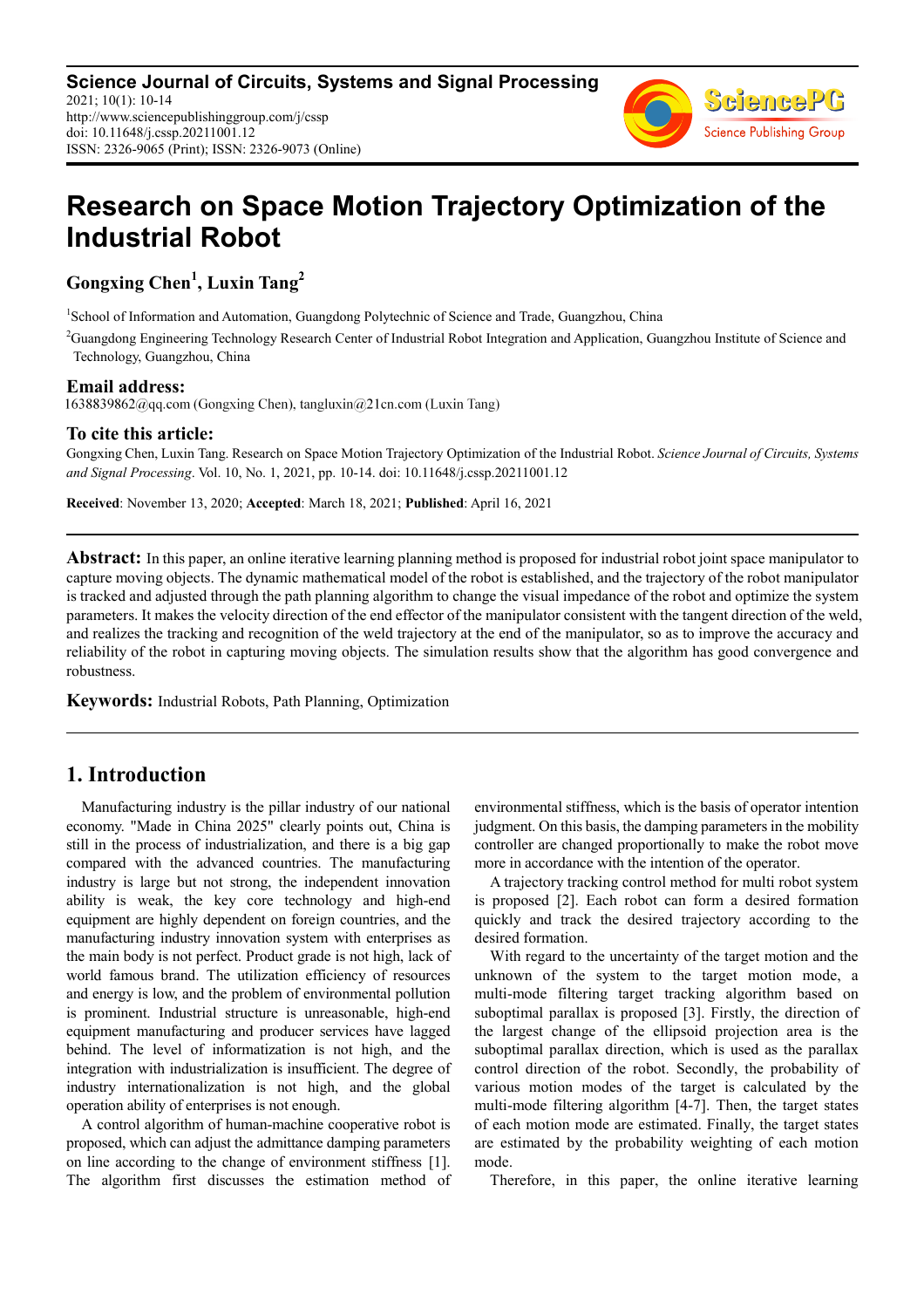algorithm is used to update the rules of weights, so that the online learning objective function is minimized, and the robot end actuator trajectory is optimized. There are three tasks to realize the automatic tracking of the curve welding seam for the 6-DOF welding robot as below. One is to ensure that the welding gun can track the welding seam with high precision. The other is to ensure that the welding gun can carry out the welding in the desired attitude. The last is to ensure that the welding robot can track the welding seam with high precision In the process of visual tracking of curved weld seam, the image coordinates of the weld point are within the acceptable range of the expected image coordinates, ensuring that the angle between the weld direction and the laser strip is close to 90 degrees, ensuring that the image with high quality can be obtained and the tracking quality can be improved.

### **2. Robot Structure Analysis**

Industrial robot is composed of robot body, control cabinet and teaching box, which are connected by cables. The specific structural parameters are shown in Table 1. The robot measures the contour of the object by laser, processes the contour image, and transforms the laser image coordinate to the robot coordinate. The robot controller adjusts and realizes the trajectory of the robot according to the offset value.

As shown in Figure 1, the transformation between the start point and the end point is decomposed into one translation and two rotations. Translation is to move the coordinate origin from the start point to the end point, the first rotation is to align the end actuator coordinate system with the desired attitude, and the second rotation is to turn the end actuator around its own axis to the final attitude [8-10]. Moreover, the generated value of the space trajectory planning function in rectangular coordinates is the position and orientation of the robot end effector shown in Figure 2.



*Figure 1. Structure of industrial robot.*





*Figure 2. Exchange between start point and end point in Cartesian space trajectory planning.* 

| <b>Sequence numbers</b> | <b>Names</b>                  | <b>Parameters</b>              |
|-------------------------|-------------------------------|--------------------------------|
| One                     | Structural type               | Articulated robot              |
| Two                     | Degrees of freedom            | <b>SIX</b>                     |
| Three                   | Payload                       | 4KG                            |
| Four                    | Maximum active radius         | $630$ mm                       |
| Five                    | Repeated positioning accuracy | $\pm 0.05$ mm                  |
| <b>Six</b>              | J1 axis Motion angle          | $\pm 165^\circ$                |
| Seven                   | J2 axis Motion angle          | $-80^{\circ}$ , $+130^{\circ}$ |
| Eight                   | J3 axis Motion angle          | $-130^\circ$ , $-208^\circ$    |
| Nine                    | J4 axis Motion angle          | $\pm 150^\circ$                |
| Ten                     | J5 axis Motion angle          | $\pm 135^\circ$                |
| Eleven                  | J6 axis Motion angle          | $\pm 360^\circ$                |
| Twelve                  | Actual weight of body         | 45KG                           |
| Thirteen                | Temperature                   | $0-45$ °C                      |
| Fourteen                | Humidity                      | 20-80%RH                       |
| Fifteen                 | Vibration                     | $4.9m/s2$ below                |
| Sixteen                 | Power capacity                | 2.95KVA                        |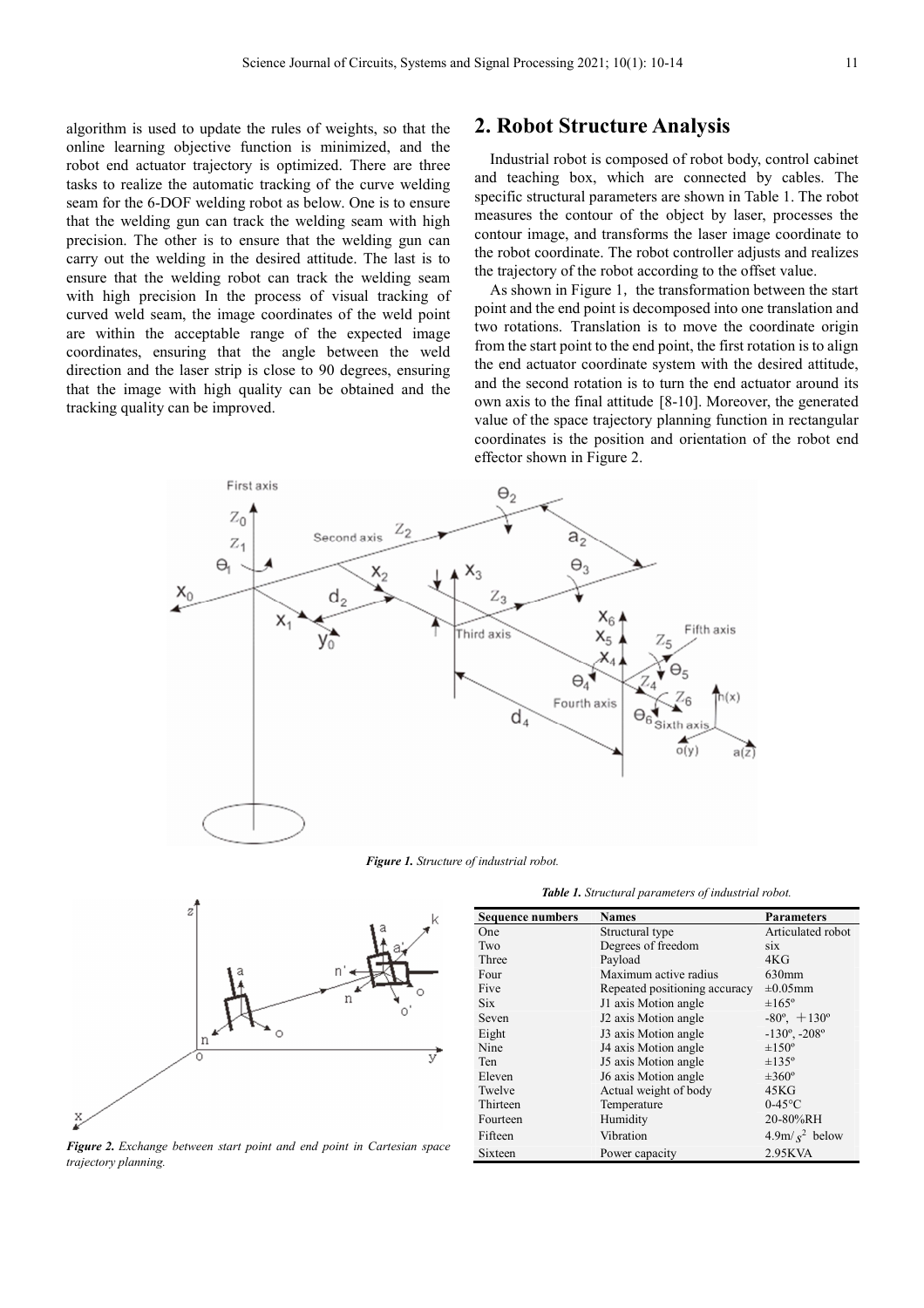#### **3. Robot Dynamics Modeling**

In order to control the industrial robot accurately, the kinematic model and dynamic model of the robot must be established. Robot kinematics mainly studies the relationship between the spatial displacement of robot joint variables and the position and orientation of robot end effector [11-13]. Robot dynamics mainly studies the forces and moments generated when the robot joints interact with the external environment.

The dynamic model equation of the robot is expressed as

$$
M(q) q + h(q, q) = \tau - J^T F \tag{1}
$$

Where, *q* is the robot joint variable,  $\tau$  is the control moment,  $\overline{F}$  is the operating force vector of robot end actuator,  $h(q, q)$  is the combined vector of centrifugal force and gravity of robot,  $M(q)$  is the positive definite matrix of inertia parameters in n-dimensional symmetry. It satisfies the relationship as follows.

$$
\lambda_{\min} \leq M(q) \leq \lambda_{\max} \tag{2}
$$

Among them,  $\lambda_{\min}$ ,  $\lambda_{\max}$  as the minimum and maximum eigenvalue of  $M(q)$  in all joint configurations.

The control torque of the robot end actuator can be expressed as

$$
\tau = M(q)J^{-1}(q)(r - J q) + h(q, q) + J^{T}F
$$
 (3)

The manipulator arm of the robot is connected by a series of connecting rods through rotating or moving joints. Each joint is driven by a servo motor, and the relative motion of the joints results in the motion of the connecting rods.

The joint torsion  $\alpha_i$ , link length  $\iota_i$ , adjacent links between joint variable translation  $d_i$  and joint angle  $q_i$  are described by the joint variable parameters based on GSK six axis industrial robot in Table 2.

*Table 2. Structural parameters of robot joint.* 

| joint | $\alpha_i$ /(degree) | $\eta$ /mm | $d_{i}/\text{mm}$ | $q_i$ (degree) |
|-------|----------------------|------------|-------------------|----------------|
|       | $-90$                |            |                   |                |
|       | 90                   |            | 215               |                |
|       | $-90$                |            |                   |                |
|       | 90                   |            | 308               |                |
|       | $-90$                |            |                   |                |
|       |                      |            | 265               |                |

The pose of the end effector of six axis industrial robot in Cartesian coordinate system is expressed as

$$
r = (x, y, z, \theta, \varphi, \phi)^{T}
$$
 (4)

The corresponding joint variable is

$$
q = (q_1, q_2, q_3, q_4, q_5, q_6)^T
$$
 (5)

The functional relationship between the pose of the robot

end effector and the joint variables is expressed as

$$
r = f(q) = (f_1(q), f_2(q), \dots, f_6(q))
$$
 (6)

The expression of the relationship between the velocity of the robot end effector and the velocity of the joint is

$$
r = J(q) q \tag{7}
$$

$$
J = \frac{\partial f(q)}{\partial q^r} = \begin{bmatrix} \frac{\partial f_1}{\partial q_1} & \cdots & \frac{\partial f_1}{\partial f_6} \\ \vdots & & \vdots \\ \frac{\partial f_6}{\partial q_1} & \cdots & \frac{\partial f_6}{\partial q_6} \end{bmatrix}
$$
 (8)

The Jacobian matrix J of the robot changes with the position and the pose of the end effector, changes the speed of the robot end actuator and the speed of the joint [14-15].

The velocity of each joint is coordinated to ensure that the end actuator moves stably in the desired Cartesian coordinate direction. The acceleration of the end actuator is

$$
r(t) = J(q, q) q(t) + J(q) q(t)
$$
 (9)

The controlled equation of joint velocity and acceleration is

$$
q(t) = J^{-1}(q) r(t) - J^{-1}(q) J(q,q) J^{-1}(q) r(t) \qquad (10)
$$

$$
r(t) = r_a(t) + k_1(r_a(t) - r(t)) + k_2e(t)
$$
 (11)

Where,  $e(t)$  is the pose error function of the end effector,  $K1$ and K2 are the velocity error coefficients, pose error coefficients of the end effector separately, and  $\hat{r}_a(t)$  is the desired acceleration of the robot.

When the parameters of each link are determined, the joint transformation matrix among adjacent links can be obtained as

$$
P_i^{i-1} = \begin{bmatrix} \cos q_i & -\sin q_i & 0 & t_{i-1} \\ \sin q_i \cos \alpha_{i-1} & \cos q_i \cos \alpha_{i-1} & -\sin \alpha_{i-1} & -\sin \alpha_{i-1} d_i \\ \sin q_i \sin \alpha_{i-1} & \cos q_i \sin \alpha_{i-1} & \cos \alpha_{i-1} & \cos \alpha_{i-1} d_i \\ 0 & 0 & 0 & 1 \end{bmatrix} (12)
$$

Therefore, through the transformation matrix of each joint, the relationship between the base coordinate system and the end actuator coordinate system of the robot can be obtained as follows.

$$
P_m^0 = P_1^0 P_2^1 \cdots P_m^{m-1} \tag{13}
$$

# **4. Path Planning Algorithm and Optimization**

Trajectory tracking control is to make the robot end move along the planned path with a definite pose. The error and error rate of each joint of industrial robot is an input space. Online iterative learning algorithm can be expressed as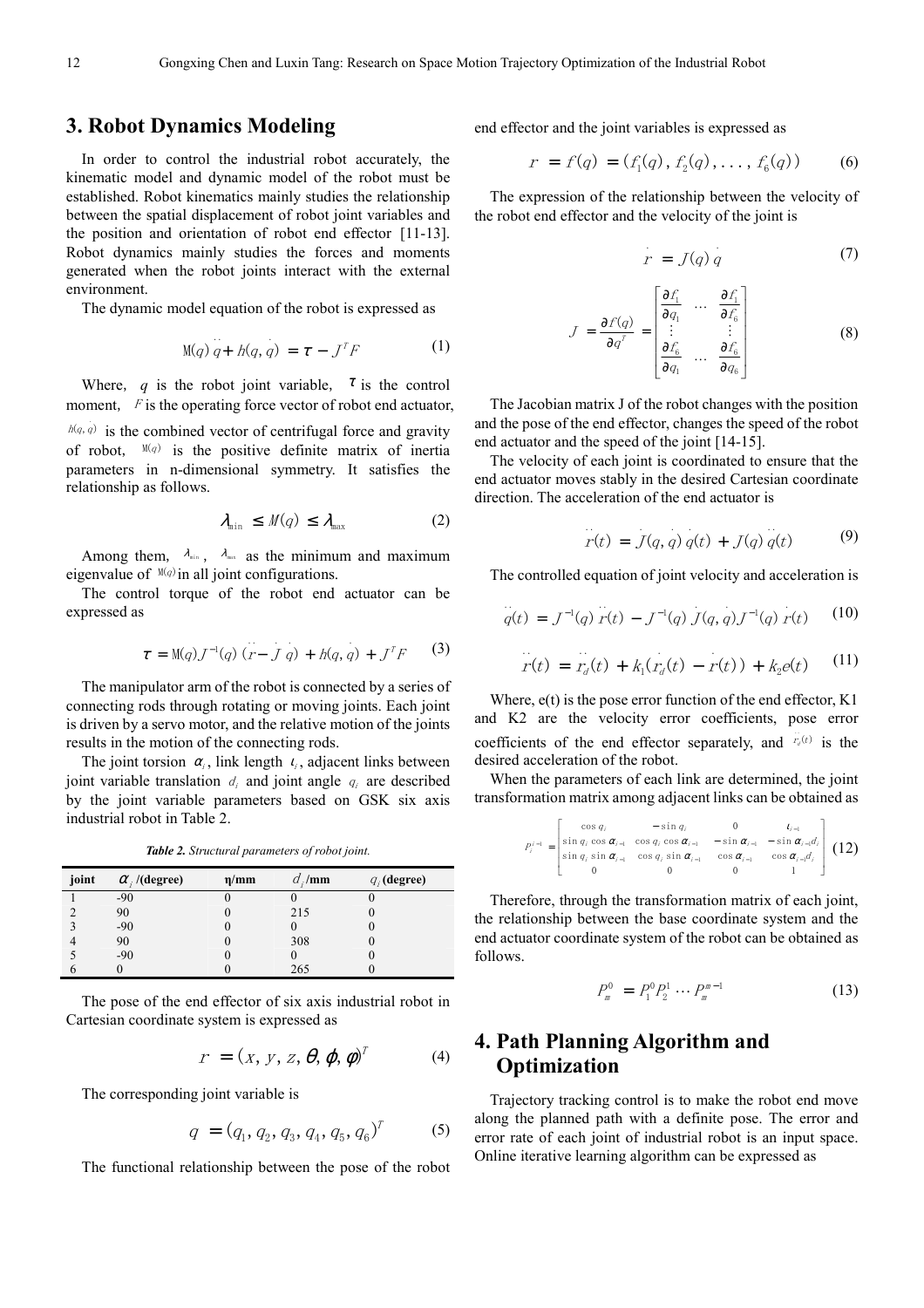$$
w_{_{\text{rms}}}(k + 1) = w_{_{\text{rms}}}(k) + \frac{a_{_{\text{rms}}}}{N_e} A_{_{\text{rms}}}(k) \left[ f_{_{\text{B}}}^{\nu}(k) - A_{_{\text{rms}}}}^{\tau}(k) J\!W_{_{\text{rms}}}(k) \right] \tag{14}
$$

Where,  $W_{nm}(k + 1)$  is the associative strength of the n-th input space for the m-th output at  $(k + 1)$  time;  $A_{nm}(k)$  is the activation vector of the n-th input space for  $w_{nm}(k)$  at k time;  $f''_{\pi}(k)$  is the expected value of the m-th output at k time;  $a_{nm}$ is the online learning rate;  $N_e$  is the number of storage units.

By using online iterative learning algorithm, the rules of weights are updated continuously to minimize the online learning objective function J, and the robot end actuator is close to the moving object.

$$
\mathcal{F}_{\mathbf{m}}^{\nu}(k+1) = F_{\mathbf{m}}^{\nu}(k) - \eta \frac{\partial J_{\mathbf{m}}}{\partial F_{\mathbf{m}}^{\nu}}
$$
(15)

$$
J_{\scriptscriptstyle on} = \frac{1}{2} F^T F \tag{16}
$$

$$
F_s^{\nu} = A_s^T W = (f_{s0}^{\nu}, f_{s1}^{\nu}, \dots, f_{s5}^{\nu})
$$
 (17)

Where, the input space  $S = [\Delta x, \Delta x, \Delta x]$  is the position difference between the moving targets of the end effector in Cartesian coordinate system;  $J_{\text{on}}$  is the online learning objective function; W is the weight vector of the input space;

 $F_n^{\nu}(k+1)$  is the expected value of the moving targets of the robot end effector at the K + 1 moment;  $\eta$  is the learning rate.

In order to ensure the stability of the system and improve the control performance, the compensation control input is added as

$$
\tau = \alpha F^{\nu} + (1 - \alpha) F^{\nu} = J^{T}[\alpha MU + \alpha h + (1 - \alpha) F^{\nu}] (18)
$$

Where,  $\alpha$  is the compensation control factor,  $F^p$  is the output of the position controller,  $F^v$  is the output of the visual impedance feedback.

# **5. Simulation Verification of Robot trajectory**

In the motion trajectory,  $S = [\Delta x, \Delta x, \Delta y, \Delta y, \Delta y, \Delta z, \Delta z, \Delta z]$ that is the position state vector is input to transform the position and attitude trajectory of the robot end effector into the trajectory in joint space. After the forward kinematics calculation of the smooth trajectory, the original target trajectory in Cartesian coordinates is optimized to the desired position of the end actuator corresponding to the joint variable in Cartesian coordinates.



*Figure 3. Track curve of moving target in joint coordinate system.* 



*Figure 4. Track curve of moving target in joint coordinate system.* 

In the process of moving track, when  $\eta$  is 0.98 and  $\tau$  is 0.63, the size of visual impedance is adjusted and tracked by on-line iterative algorithm. In the case of no input compensation, the result of calculation of visual impedance control quantity is directly carried out. As the end effector of the robot approaches the moving target, the visual impedance gradually decreases until the end effector of the robot finishes the task of target grasping. The simulation results after network compensation. It can be seen that better impedance trace can be obtained by compensation in Figure 4.

#### **Acknowledgements**

This work is partially supported by Industrial robot intelligent production line and guangdong industrial robot